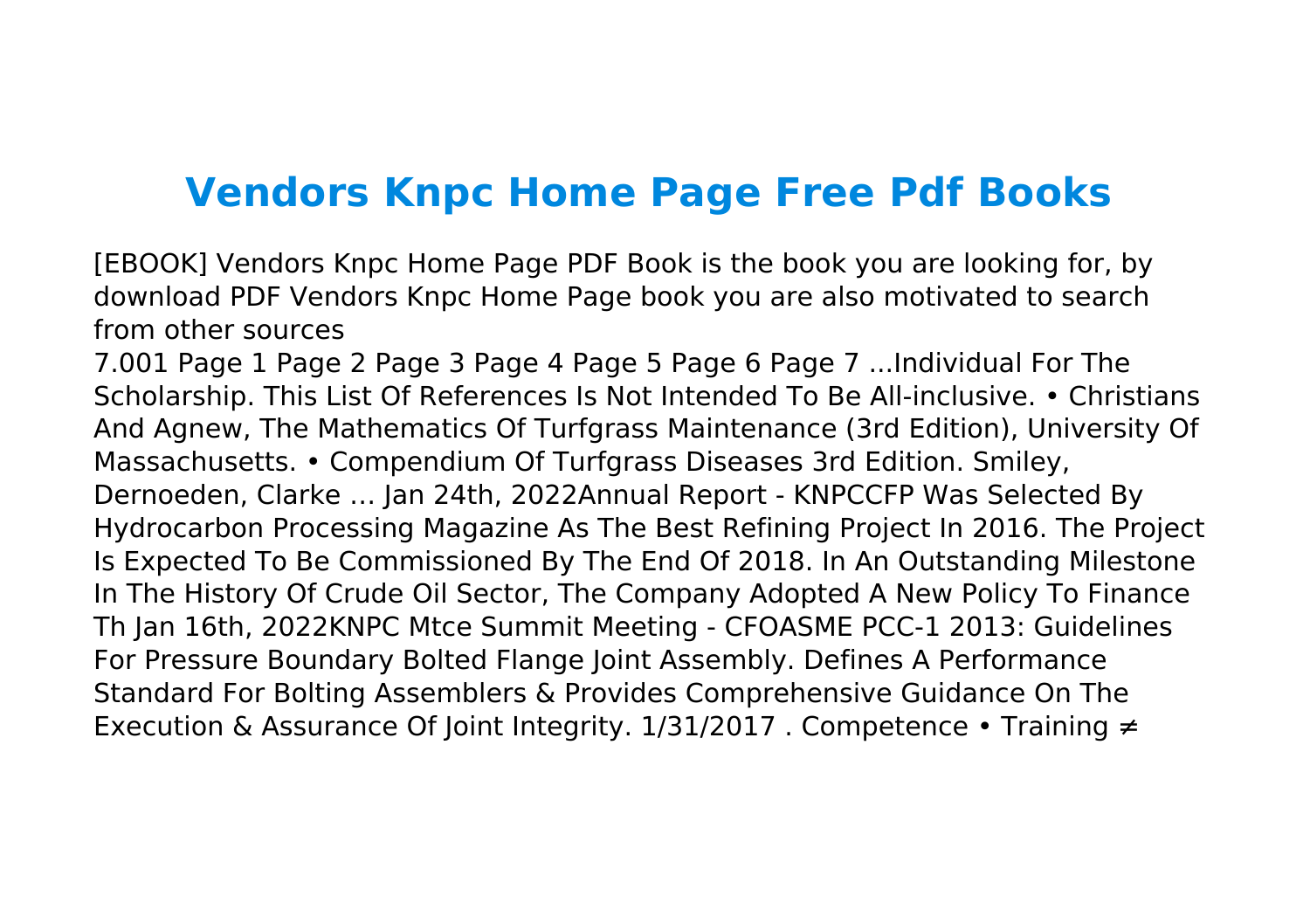Competence – Safe And Correct Practice Apr 30th, 2022.

Page 1 Page 2 Page 3 Page 4 Back Page - Www.hififreak.nl ...As Of 2006-02-22 Bryston Will Only Warranty Bryston Products Purchased Through Authorized Bryston Dealers. Bryston Products With A Date Code Of 0608 Or Higher (date Code Format Is "yyww", Where "yy" Is The Two Least Significant Digits Of The Year And "ww" Is The Week Of The Year) Must Be Apr 22th, 2022Page 3 Page 5 Page 8 Page 9 Page 11 Rediscovering Our OLPS ...The Meaning Of The Name Of Our Church - Our Lady Of Perpetual Succour, In Singapore And Around The World! Meanwhile, We Also Look At The Different Types Of Consecrated Brothers And Sisters ... Our Lady Of Prompt Succor Catholic Church (Louisiana, US) This Was The Last C May 5th, 2022(Page 18) (Page 20) (Page 22) (Page 24) (Page 25)GIGABYTE Radeon RX 5700 XT GAMING OC 8G '.12 Graphics Card \$419.99 After 510.00 Instant Savings Save: 2% PROMO CODE BFRDAY63 For An Additional \$40 Off Intel Core I9-9900K Coffee Lake 8-core. 3.6 GHz Desktop Processor Free Software Bundle Included \$319.99 After 5230.00 Instant Savings Save: 42% MS' Radeon RX Feb 10th, 2022. 10.002 Page 10 Page 11 Page 12 Page 13 Page 14 - StateProper Grammar, Correct Spelling And Proper Editing Of Text Are Important. The Most Current Edition Of The American Psychological Association (APA) Style Guide Should Be Used For All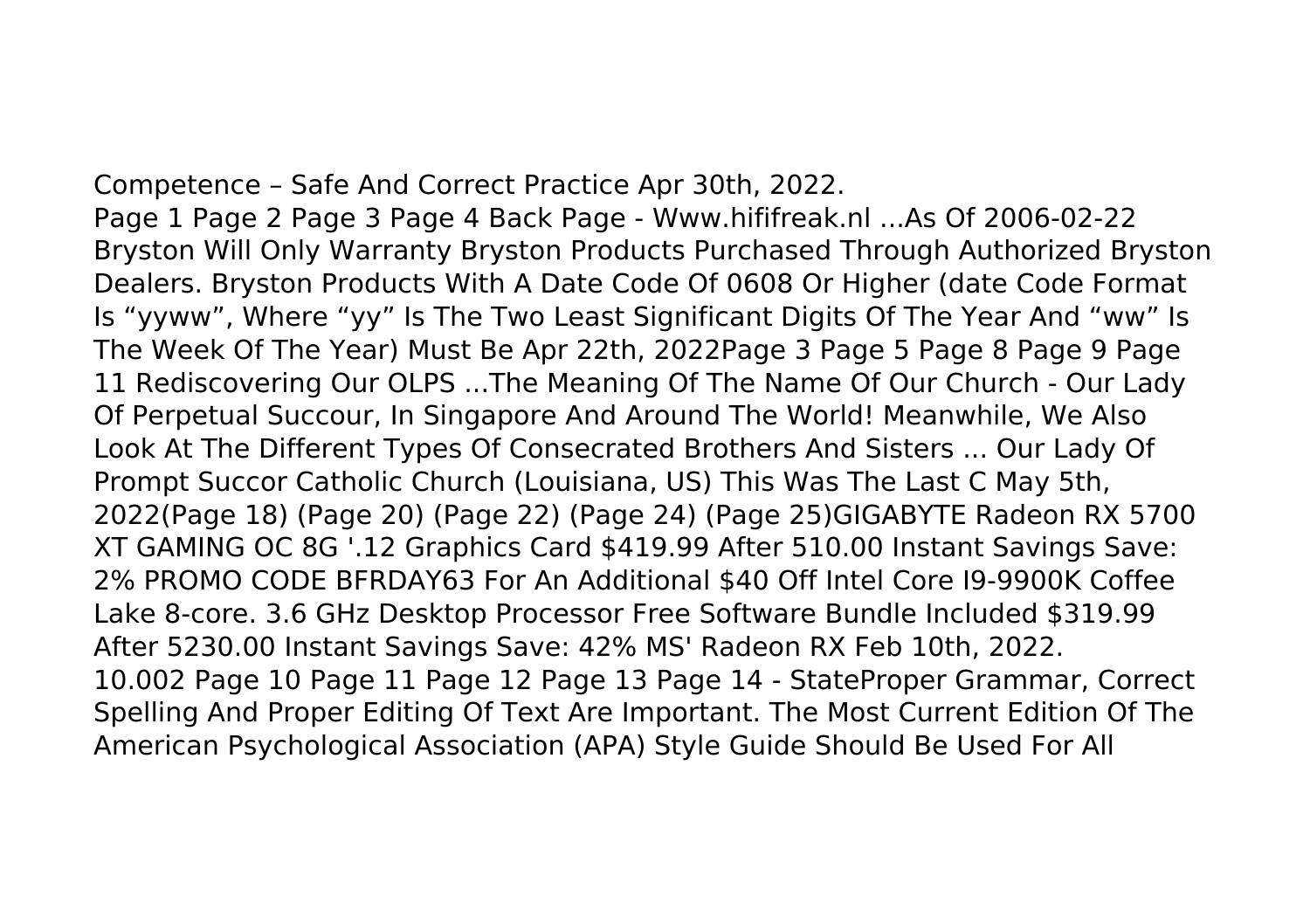Research Citations. Adherence To These Editorial Guidelines Is Ex Mar 21th, 2022DDR4 2133 Qualified Vendors List (QVL) Vendors Part No ...AVANT AVW6451U67J5213N3-SAEP 4GB SS SEC 549 15--15-15-36 1.2 AVANT AVW641GU67J5213N2-SAEP 8GB DS SEC 549 15--15-15-36 1.2 AVANT AVW642GU42J5213N2-SAEP 16GB DS SEC 549 15--15-15-36 1.2 SanMax SMD4-U4G28SE-21P 4GB SS SEC 534 15-15-15-36 1.2 Timing Voltage NO DIMM Socket May 1th, 2022Regular Vendors Regular Vendors \$ 366,280,501.91 120 …Accent Signage Systems Inc 174239 \$ 128.13 Access Data Group Llc 104671 \$ 19,423.20 Access Pass & Design 106633 \$ 678.29 Accessible Space Inc 102603 \$ 1,583,517.16 Accuprint & Copy 100022 \$ 15,982.00 Accurate Controls Inc 147236 \$ 28,506.78 Accutest 107472 \$ 8,526.50 Ac Jun 4th, 2022. Sheet Music RFP Authorized Vendors (Contacting Vendors For ...Fannin Musical Productions, LLC KISD #17-21-05-041 6/13/2021 Sheet Music 270-210-1429 270-679-0233 John@fanninmusic.com 0.00% J.W. Pepper & Son, Inc. KISD #17-21-05-041 6/13/2021 Sheet Music 817-589-5980 817-595-1826 Dallas@jwpepper.com 0.00% Lone Star Percussion KISD #17-21-05-041 6/13/2021 Sheet Music 214-340-0835, Ext 102 Jan 3th, 2022Regular Vendors Regular Vendors \$ 331,291,537.80 1ST ...1st Response Towing Inc. 167223: \$ 340.00 20/20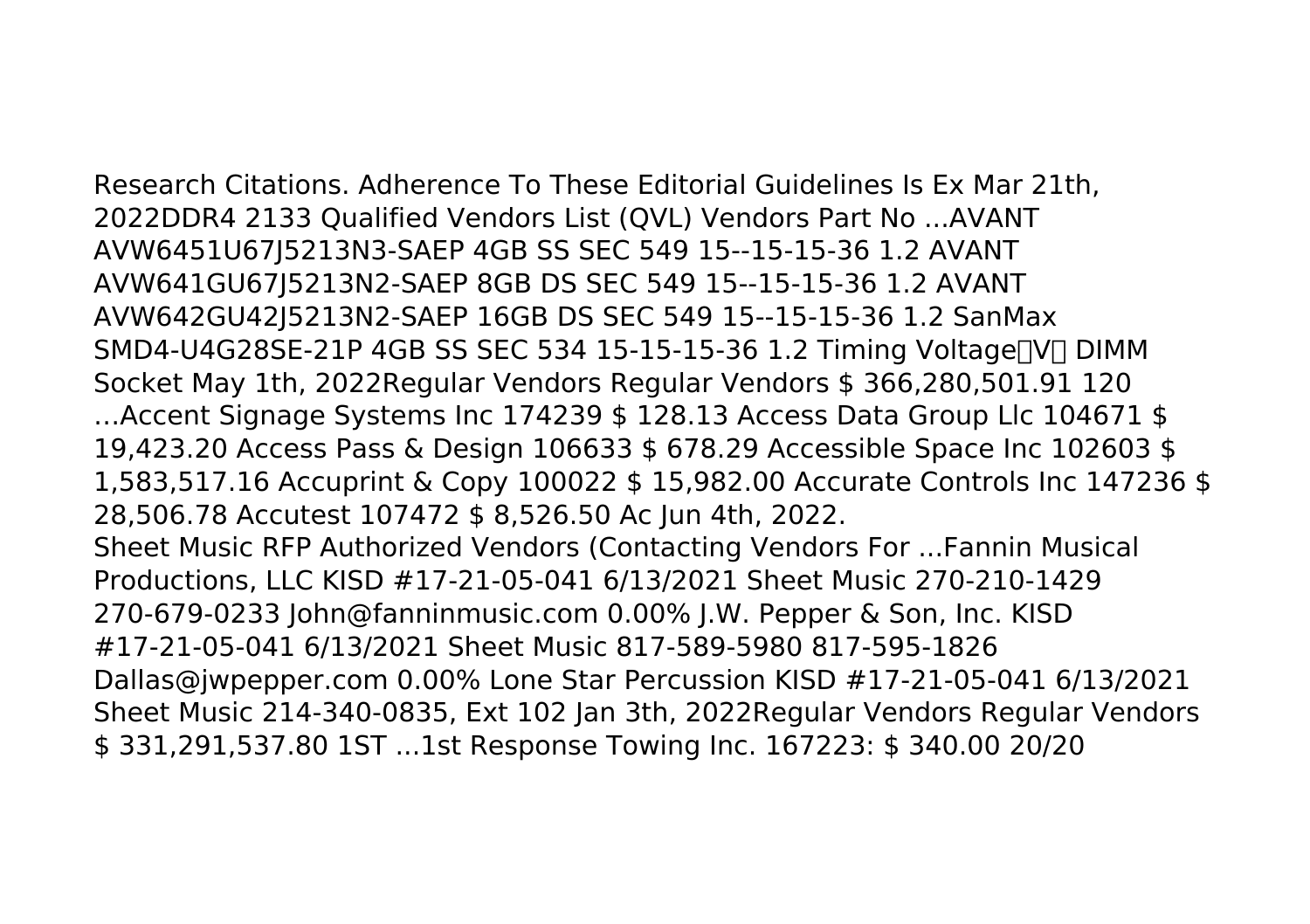Genesystems 110917 \$ 2,545.00 22nd Century Staffing Inc; ... Alonzo E Miller Sr 144327 \$ 101.76 Alpha Card Systems Llc 111716 \$ 576.59 ... \$ 6,525.50 Alta Real Estate Inc 172887 \$ 250.00 Altec Industries Inc 168646 \$ 192,411.00 Alternative Business Equ Apr 9th, 2022Regular Vendors Regular Vendors \$ 343,288,376.79 \$ 6,015 ...A-v Tronics Inc 146226 \$ 344.35 Aa Action Towing 177592 \$ 120.00 Aaa Custom Cabinets 126272 \$ 11,285.00 Aaa Industries Inc 169493 \$ 2,378.80 Aaa Mobile Park Llc 111604 \$ 769.00 Aah Manufacturing 126187 \$ 1,779.90 Aaro May 12th, 2022.

PAGE 3 PAGE 8 PAGE 5 PAGE 6 Won't Back On CAA: ModiFeb 17, 2020 · Places - Jyotirlinga-Omkareshwar (near Indore In Madhya Pradesh), Mahakaleshwar (Ujjain In Madhya Pradesh) And Kashi Vishwanath (Varanasi In Uttar Pradesh). Statue Of Deenday Jan 2th, 2022PAGE 3 PAGE 12 PAGE 4 PAGE 5 Reforms Are Necessary, FarmFeb 11, 2021 · Tapovan Tunnel Following Glacier Burst In Uttarak-hand. "ITBP And Other Agencies Are Cutting The Loose Ends Of Pipes And Wires Inside The Tapovan Tunnel As ... Rajendra Prasad Government Medical Col-lege Tanda, District Kangra An Jan 11th, 2022PAGE 14 PAGE 10 PAGE 12 PAGE 26Patrick Simms David Swanson PRESIDENT & CEO Harvey Grotsky VICE PRESIDENT OF OPERATIONS David Middlebrook David.middlebrook@themeetingmagazines.com ADVERTISING SALES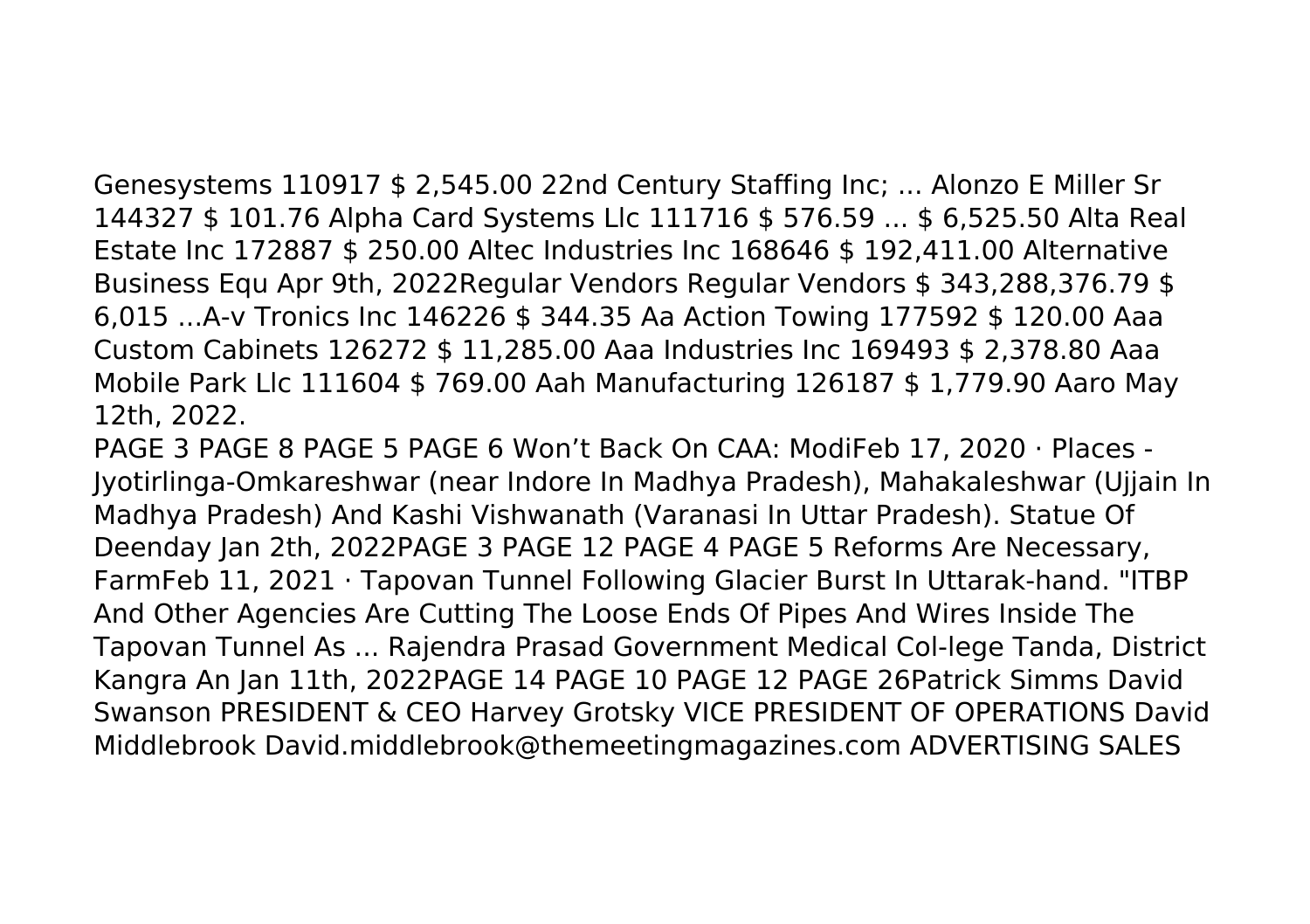OFFICES 2700 N. Military Trail, Suite 120 Boca Raton, FL 33431-6394 561-989-0600 Fax: 561-989-9509 Advertising@themeetingmagazines.com WESTERN STATES/HAWAII Marshall Rubin Feb 9th, 2022.

PAID Page 5 Page 8 Page 12 Page 3 Pages 6-7 PERMIT NO. 186Portunity. That's My Elevator Speech. And It Might Be One Of The Shortest Elevator Speeches In History. But It's Really What I Do. I Look For Opportunities To Connect People With Whatever Their Next Opportunity Is," Says Mark Richardson, Founder And Owner Of Unfinished Busi-ness, A Jan 12th, 2022Page 8 Page 1 Page 2 Page 7 - Nscorp.comAtlanta To The Suburb Of Tucker, Ga. The Data Center Had Operated At Spring Street Since The Early 1960s. Outdated ... Team Crandall Smith's Wife, Sandy, And Her ... Jason Pettway Director Information Technology Troop Jun 14th, 2022PAGE 1 PAGE 2 PAGE 3 PAGE 4 CompUrban Outfitters (Philadelphia, PA) Partnership Renewals Applied Measurement Professionals (Olathe, KS) Client Since 2006 CHEP (Orlando, FL) – Client Since 2006 Giesecke & Devrient (Twinsburg, OH) – Client Since 2005 ICM, Inc. (Colwich, KS) –Client Since 2006 Itron (Liberty Lake, WA) Client Since 2007 MetLife (New York, NY) Mar 5th, 2022.

Page 3 Page 2 Page 9 Page 7 - .NET FrameworkAb Or Sx 14 N 1 Cy L Ne 36 Yclone 30 Nsig 16 T Neh M 8 Rontie 19 R In Da 21 Rec Is On 578 Rec Is On 567 Rec Is On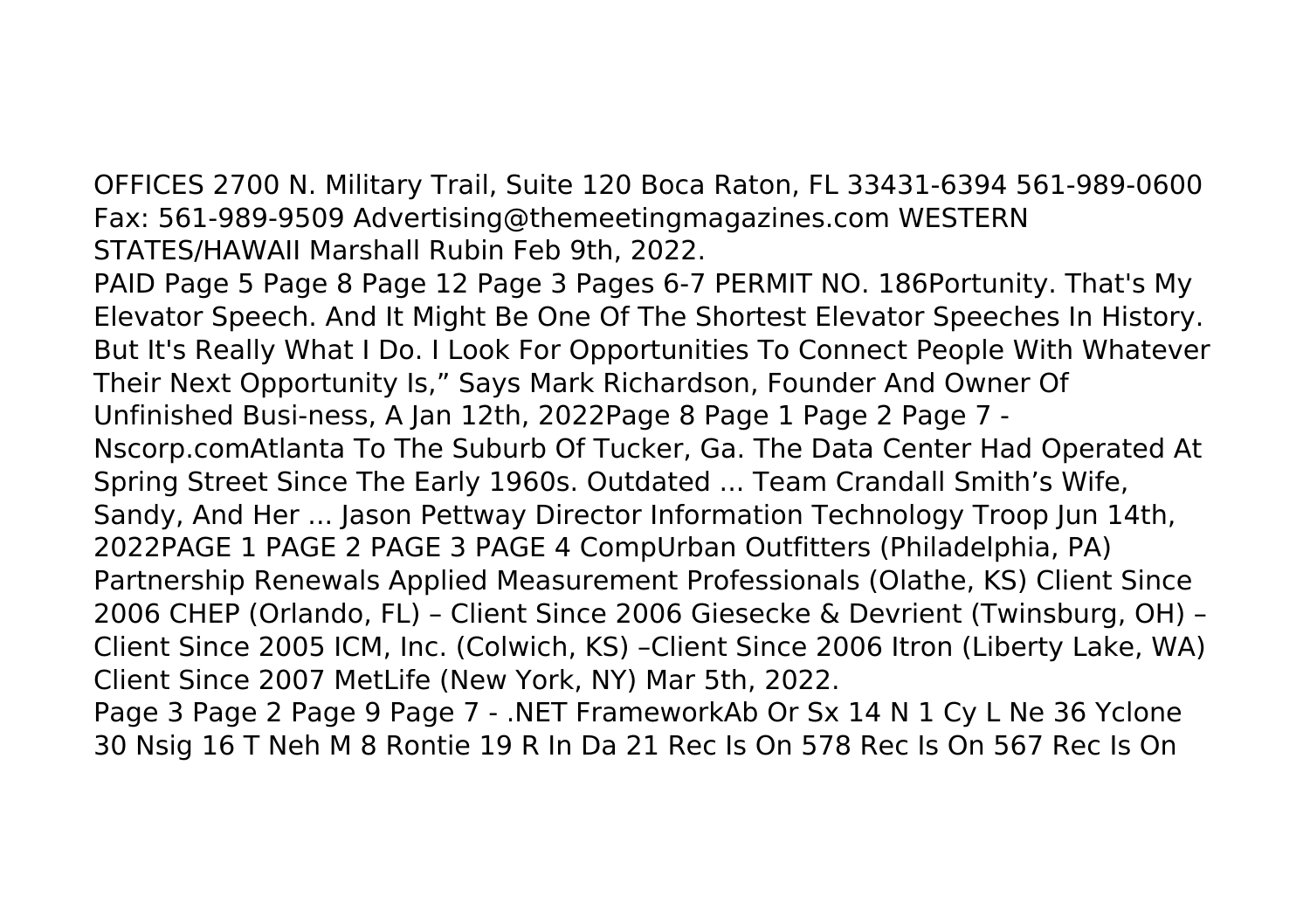561 ... Pioneer 75 Abors X27 Nabors B20 A Bors 16 A Bors 14 Nabors B11 Abors 742 Nabors X28 A Bor S2 54 Abors 109 A Bors 08 ... Nit 40 & P 457 & P 317 & P 640 & P 293 & P 295 & P 27 A Bors 3 Abors 9 Yclone 4 Yclone 2 Nsig 24 Nsig 67 ... Jun 18th, 2022PAGE 2 PAGE 3 PAGE 7 PAGE 9 FOUR LEG NEWSFibrocartilaginous Embolism PAGE 9 FOUR LEG NEWS. MARCH - APRIL 2017 FOUR LEG NEWS VOL 6 ISSUE 2 Characterization Of IVDEs In Cocker ... Humans Has Increased With The Number And Type Of Surgical Procedures Being Done. Postoperative Diskospondylitis (POS), Considered A Possible Equivalent May 2th, 2022Page 13 Page 14 Page 15 Page 16Attribute Of The Clinoptilolite Men's. One Or More Of These Peaks Can He Used To Define Or Identify The Water-soluble Clinoptilolite Frag- MentS By The Hydrolysis Reaction Herein And Distinguish The The Starting Material Water-soluble Hydrolyzed Fragments Therefore 33457 3 S.OS4 39434 42.300 43 244 45 717 46 20s 2,356 2283 2,182 213S 201S TABLE 8 Mar 17th, 2022. Page 4-7 Page 8-10, 14 Page 11, 14 Page 12-14 Sew Expo ...PED-Plus Software!

Over \$1400 Value! Exclusive RMSV Dream Machine 2 Bundle: • Dream Machine Playbook • BES Lettering 4 Software • BES 4 Power Pack Upgrade • XV Series Rolling Bag Set • PE Design Plus Software • Flip Pal Scanner • Floriani Top 60 Colors • Embellish Bold Tearaw Feb 29th, 2022Page 8-9 Page 14 Page 5 Page 16 -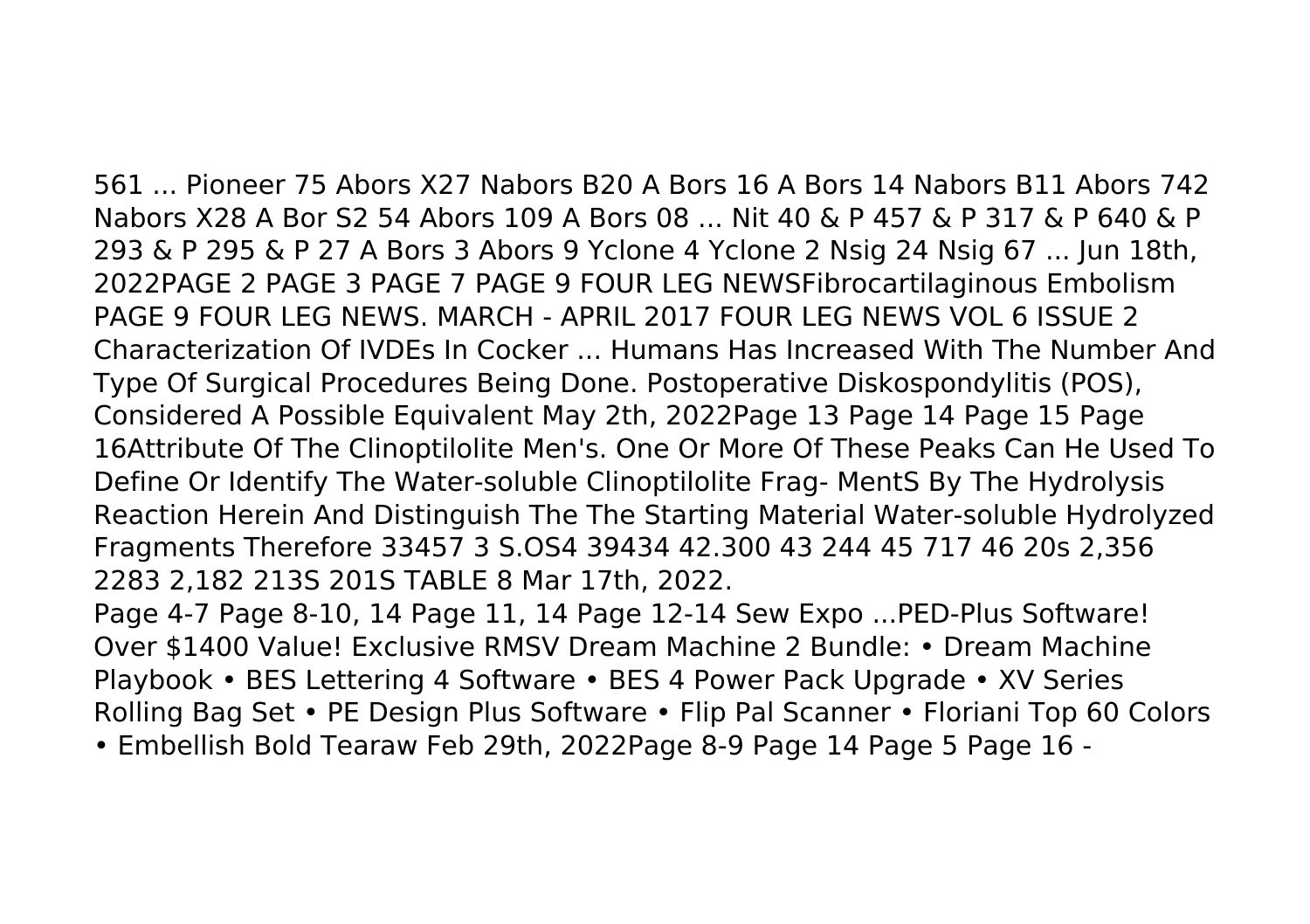Mybc.broward.eduStudent Association (LASA) And The Salsa Club. "The Competition Is Great, But The Music Needs To Be Better," Said Sahagun. She Brought Her Entire Class To Come Watch The Competition And One Student Even Decided To Join. She Also Sees The Love For Salsa Growing. "The Salsa Club Started With Ten People And Now Has About 50. We Might Need A ... Jun 24th, 2022PAGE 3 PAGE 7 PAGE 8 PAGE 12Other, My Corkscrew Moved From One Side Of My Waiter's Apron To The Opposite, My Maple Leaf Pin Flipped To The Other Lapel. Other Tables Realized What Was Going On And Got Into The Act, Looking For The Different Nuances Between "the Twins" Who Were Serving The Section. As I Served D Jun 28th, 2022. PAGE 2— PAGE 6 PAGE 10 PAGE 14School Performing "well Below Average" In Reading, That Figure Had Dropped To 10 Percent By Spring. For Non-APTT Students, The Amount Of Change In Reading Performance Was Lower: From 28 Percent To 9 Percent. In Math, 71 Per-cent Of APTT Students Were Performing "well Below Aver - A Jun 30th, 2022

There is a lot of books, user manual, or guidebook that related to Vendors Knpc Home Page PDF in the link below: